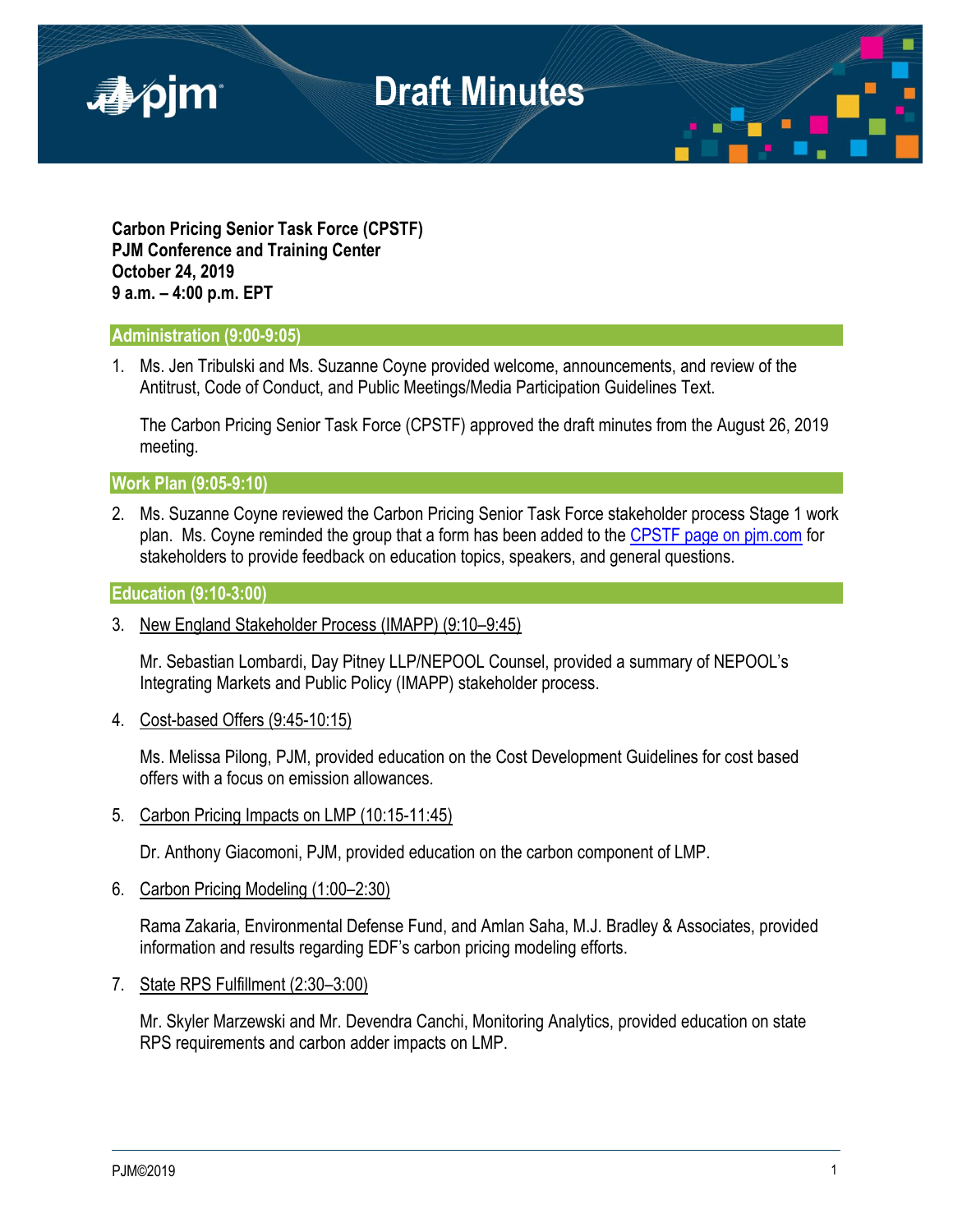

## **Action Items (3:00-3:15)**

8. Ms. Jen Tribulski discussed action items from today's meeting.

## **Future Meeting Dates**

November 15, 2019 9:00 a.m. 9:00 a.m.<br>December 20, 2019 9:00 a.m. 9:00 a.m. PJM Conference & Training Center/ WebEx 9:00 a.m. **PJM Conference & Training Center/ WebEx** 

Author: Suzanne Coyne

## **In-Person Meeting Attendees**

| Tribulski, Jennifer (Facilitator) | PJM Interconnection, LLC              | Not Applicable              |
|-----------------------------------|---------------------------------------|-----------------------------|
| Coyne, Suzanne (Secretary)        | PJM Interconnection, LLC              | Not Applicable              |
| Barker, Jason                     | Exelon Business Services Company, LLC | <b>Transmission Owner</b>   |
| Bernabeu, Emanuel                 | PJM Interconnection                   | Not Applicable              |
| Brodbeck, John                    | EDP Renewables North America, LLC     | <b>Generation Owner</b>     |
| Bruce, Susan                      | McNees Wallace & Nurick LLC           | Not Applicable              |
| Canchi, Devendra                  | <b>Monitoring Analytics</b>           | Not Applicable              |
| D'Alessandris, Lou                | FirstEnergy Solutions Corp.           | <b>Transmission Owner</b>   |
| Depillo, Raymond                  | PSEG Energy Resources & Trade LLC     | Other Supplier              |
| Foladare, Kenneth                 | Tangibl                               | Not Applicable              |
| Ford, Adrien                      | Old Dominion Electric Cooperative     | <b>Electric Distributor</b> |
| Giacomoni, Anthony                | PJM Interconnection                   | Not Applicable              |
| Hauske, Thomas                    | PJM Interconnection                   | Not Applicable              |
| Hegde, Sushma                     | PJM Interconnection                   | Not Applicable              |
| Helm, Gary                        | PJM Interconnection                   | Not Applicable              |
| Hsia, Eric                        | PJM Interconnection                   | Not Applicable              |
| Hunsperger, Jenn                  | Praxair Inc.                          | <b>End-Use Customer</b>     |
| Hyatt, John                       | <b>Monitoring Analytics</b>           | Not Applicable              |
| Kauffman, Brian                   | Enel X North America, Inc.            | Other Supplier              |
| Kogut, George                     | New York Power Authority              | Other Supplier              |
| Lombardi, Sebastian               | Day Pitney LLP                        | Not Applicable              |
| Lu, Chenchao                      | PJM Interconnection                   | Not Applicable              |
| Marzewski, Skyler                 | <b>Monitoring Analytics</b>           | Not Applicable              |
| Nix, Emma                         | PJM Interconnection                   | Not Applicable              |
| O'Connell, Robert                 | PPGI Fund A/B Development, LLC.       | <b>Generation Owner</b>     |
| Pilong, Melissa                   | PJM Interconnection                   | Not Applicable              |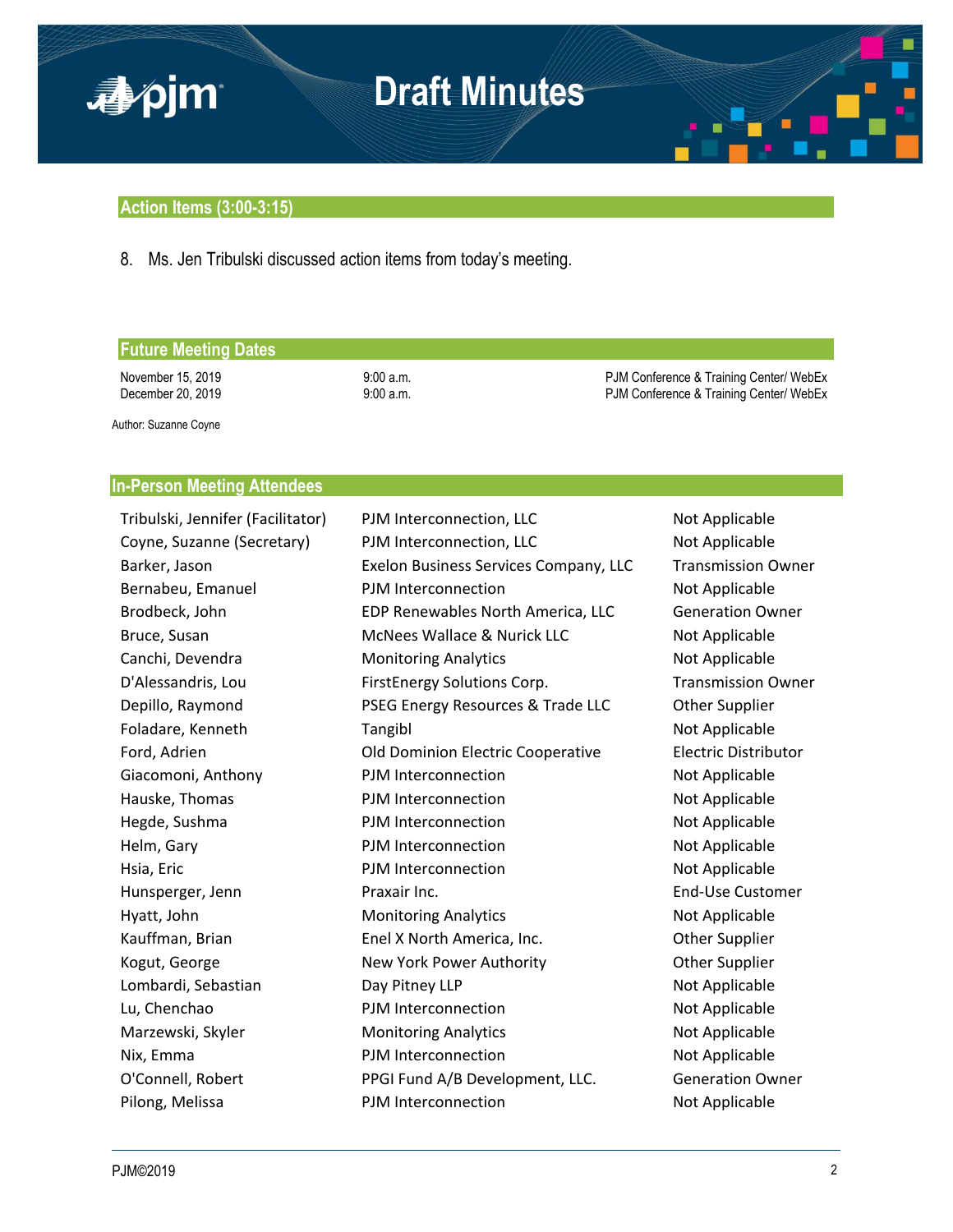

■pim

- Robertson, Kathleen Exelon Business Services Company, LLC Transmission Owner Robinson, Becky **Note 20** Vistra Energy Not Applicable Not Applicable Robinson, Liz **Solar Association** Not Applicable Not Applicable Saha, Amlan **M.J. Bradley & Associates** Not Applicable Scorsolini, Mark PSEG Energy Resources & Trade LLC Other Supplier Sweeney, Rory **GT Power Group CONDUCT And Applicable** Not Applicable Tacka, Natalie **Note Applicable** PJM Interconnection **Not Applicable** Toomey, Megan Talen Energy Marketing, LLC Generation Owner Zakaria, Rama Environmental Defense Fund Not Applicable
- 

### **WebEx Attendees**

Adams, Chris **East Kentucky Power Cooperative, Inc.** Transmission Owner Anders, David **PJM Interconnection** and the Not Applicable Not Applicable Barry, Robert MJ Dept. of Environmental Protection Not Applicable Benchek, Jim FirstEnergy Solutions Corp. Transmission Owner Bodnar, Michael ACES ACES ACES ACCOMENT ACCESSES AND ACCESSES AND APPLICAble RESOURCES AND ACCESSED ACCESSED ACCESSED AND ACCESSED ACCESSED ACCESSED ACCESSED ACCESSED ACCESSED ACCESSED AND ACCESSED ACCESSED ACCESSED ACCESS Borgatti, Mike Gabel and Associates Not Applicable Not Applicable Brown, Richard PJM Interconnection Not Applicable Canchi, Devendra Monitoring Analytics Not Applicable Not Applicable Canter, David Appalachian Power Company Transmission Owner Chang, Sean Shell Energy North America (US), L.P. Chang, Sean Other Supplier Chen, Yang PJM Interconnection Not Applicable Not Applicable Chintapalli, Raj BP Energy Company Chintapalli, Raj BP Energy Company Chintapalli, Raj BP Energy Company Cocco, Michael **Old Dominion Electric Cooperative Contact Cooperative** Electric Distributor Coultas, Ann Invenergy, LLC Coultas, Ann Invenergy, LLC Davis, James **Dominion Energy Generation Marketing, Inc.** Generation Owner DeLosa, Joseph New Jersey Board of Public Utilities Not Applicable Denby, Brett **Northern Virginia Electric Cooperative (NOVEC)** Electric Distributor Deshmukh, Rupa NJDEP Not Applicable Not Applicable DiNicola, Laura FirstEnergy Solutions Corp. Transmission Owner Dugan, Chuck **East Kentucky Power Cooperative, Inc.** Transmission Owner Fan, Zhenyu PJM Interconnection Not Applicable Fazio, Danielle Engelhart CTP (US) LLC CHEROTE Engelhart CTP (US) LLC Feller, John PPL Electric Utilities Corporation d/b/a PPL Utilities Transmission Owner Filomena, Guy Customized Energy Solutions, Ltd.\* The Mot Applicable Fitch, Neal **NRG Power Marketing, LLC NRG Power Marketing, LLC** Generation Owner Glazer, Craig **PJM Interconnection Connection** Not Applicable Greiner, Gary **PSEG Energy Resources & Trade LLC Constant Construction Construction** Guntle, Vince **American PowerNet Management, L.P.** End-Use Customer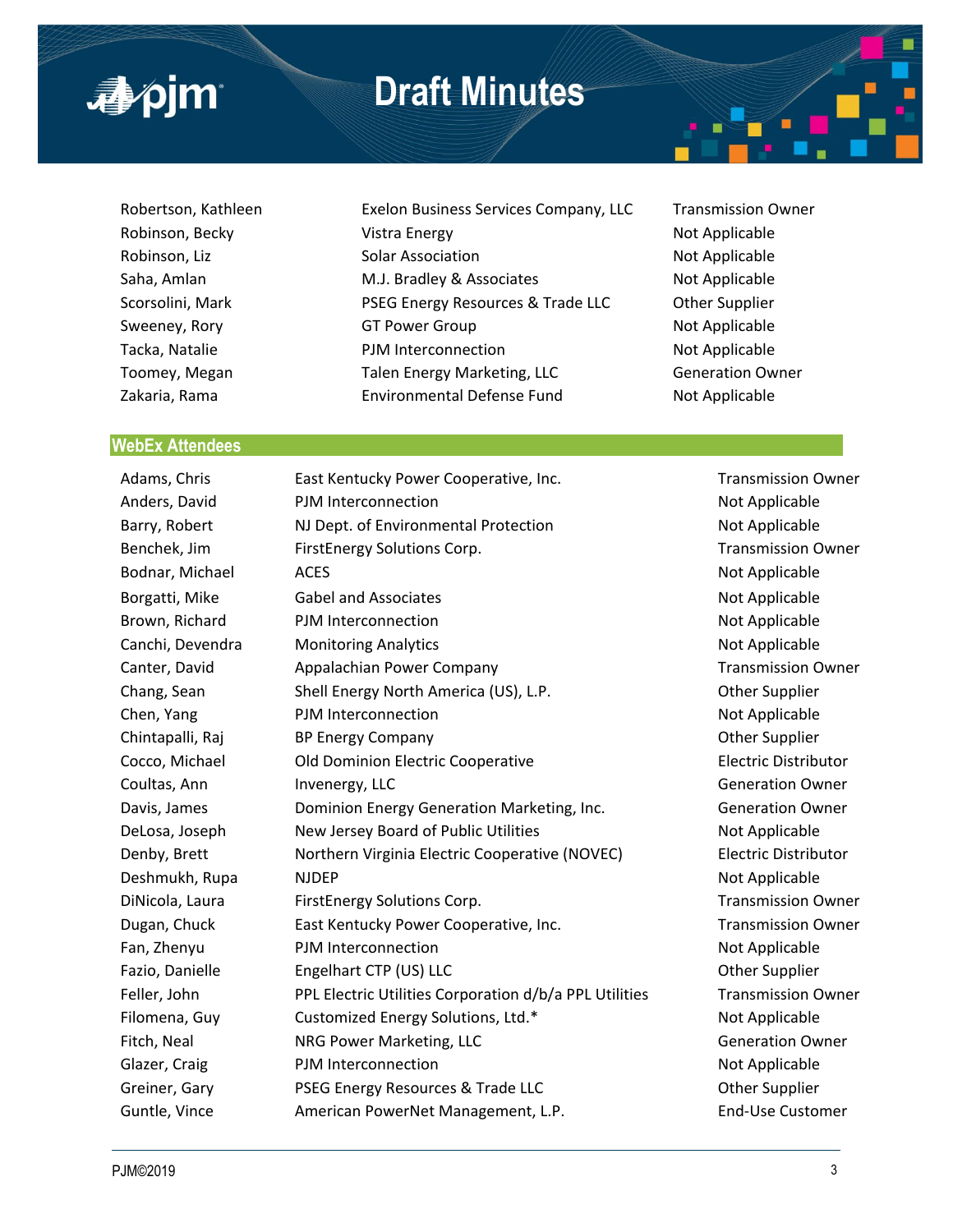

## **Draft Minutes**

Hanser, Erik **Michigan Public Service Commission** Not Applicable Hasan, Prusha **Advanced Energy Economy, Inc.** Not Applicable Hastings, David Market Interconnection Consulting Services (MICS) Not Applicable Heisey, Bradley **Tenaska Pennsylvania Partners, LLC** Chronic Generation Owner Herel, Suzanne **PJM Interconnection** Not Applicable Hilderbrand, Rebecca PJM Interconnection Not Applicable Hoatson, Tom West Deptford Energy, LLC Contract Contract Contraction Owner Hohenshilt, Jennifer Talen Energy Marketing, LLC **Generation Owner** Generation Owner Horning, Lynn Marie Customized Energy Solutions, Ltd.\* Not Applicable Horton, Dana **Appalachian Power Company Company** Transmission Owner Huang, Jame **Rockland Electric Company Rockland Electric Company Rockland Electric Company Transmission Owner** Hudis, Gabriella Jersey Green Energy, LLC **Channel Communist Contract Contract Contract Contract Contract Contract** Hull, Gerit **Figure 3. Inc. Accompany** Jennings, Strouss & Salmon, P.L.C. Not Applicable Hyzinski, Tom GT Power Group Not Applicable Not Applicable Janicki, Diane **Boston Energy Trading and Marketing LLC Energy Other Supplier** Jayachandran, Marilyn PJM Interconnection Not Applicable Not Applicable Jha, Monica PCI Not Applicable Johnson, Carl Customized Energy Solutions, Ltd.\* Not Applicable Jones, Ryan CCS Energy CCS Energy COMERCIAL CONSUMING CONSUMING CONSUMING CONSUMING CONSUMING CONSUMING CONSUMING CONSUMING CONSUMING CONSUMING CONSUMING CONSUMING CONSUMING CONSUMING CONSUMING CONSUMING CONSUMING CONSUMIN Kazerooni, Hamid Invenergy, LLC **Generation Communisties** Generation Owner Kelly, Stephen Brookfield Energy Marketing LP Channel Communist Communist Communist Communist Communist Communist Communist Communist Communist Communist Communist Communist Communist Communist Communist Communist Communis Kimmel, David **PJM Interconnection** Not Applicable Knotts, Pamela **Delaware.gov Not Applicable Not Applicable** Kozhuharov, Dimitar Delaware Municipal Electric Corporation, Inc. Electric Distributor Mabry, David **McNees Wallace & Nurick LLC** Not Applicable McGraw, Dan Carbon Pulse Not Applicable Not Applicable Murphy, Shaun PJM Interconnection **Not Applicable** Not Applicable Noyes, Tom **Delaware.gov** Not Applicable Not Applicable Ondayko, Brock AEP Energy Partners, Inc. Transmission Owner Pakela, Gregory **DTE Energy Trading, Inc. Example 2** Other Supplier Patel, Keyurbhai PJM Interconnection Not Applicable Peoples, John **Duquesne Light Company Company** Transmission Owner Perera, Asanga PJM Interconnection Not Applicable Philips, Marji **Republicable** LS Power Not Applicable Not Applicable Pilong, Christopher PJM Interconnection Not Applicable Not Applicable Poulos, Greg Consumer Advocates of PJM States, Inc. Not Applicable Powers, Sean Messer LLC **Messer LLC End-Use Customer** Messer LLC Price, Ruth Division of the Public Advocate of the State of Delaware End-Use Customer Roberts, Casey Sierra Club Not Applicable Not Applicable